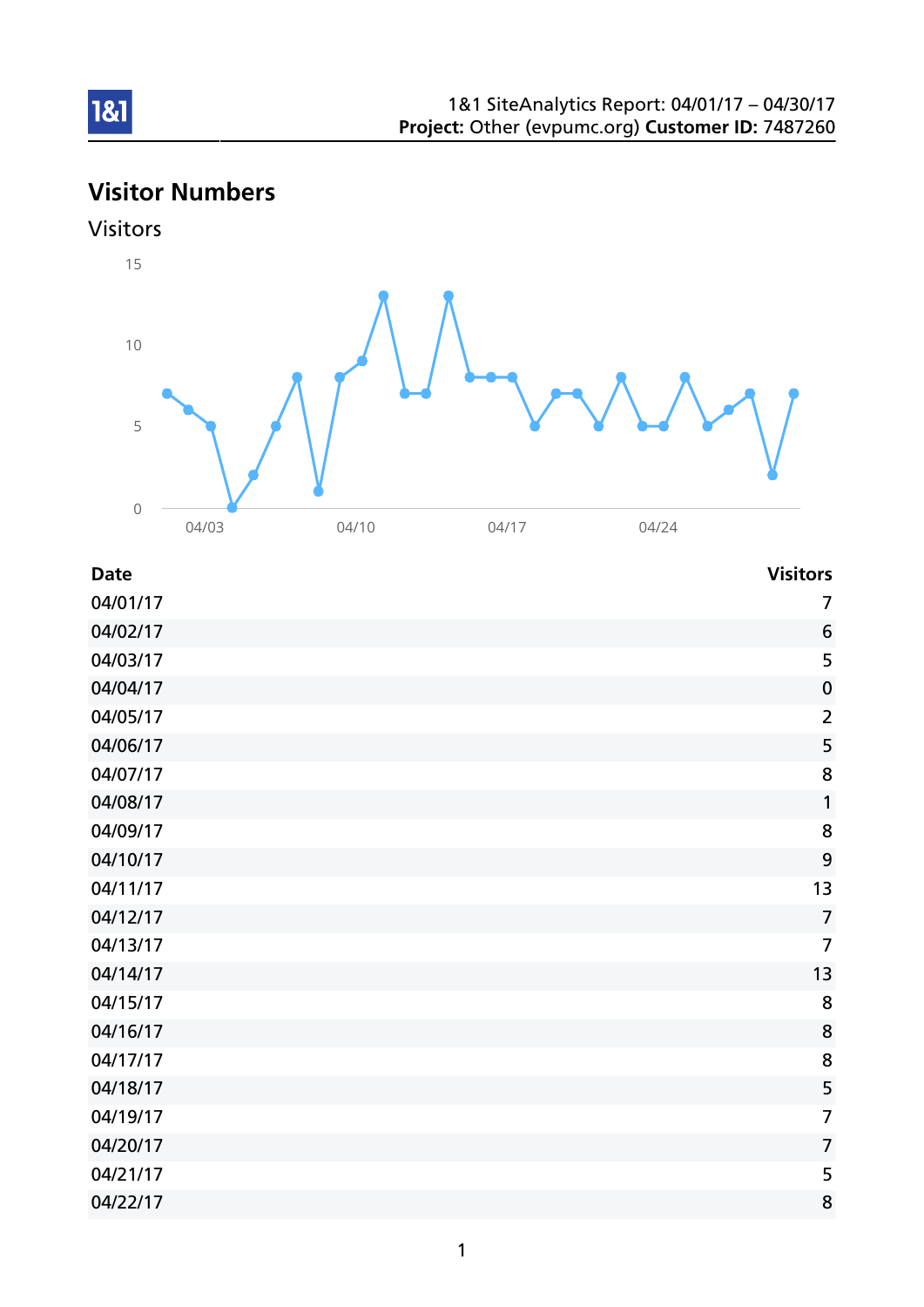| 1&1 SiteAnalytics Report: 04/01/17 - 04/30/17    |  |
|--------------------------------------------------|--|
| Project: Other (evpumc.org) Customer ID: 7487260 |  |

| <b>Date</b>  | <b>Visitors</b> |
|--------------|-----------------|
| 04/23/17     | 5               |
| 04/24/17     | 5               |
| 04/25/17     | 8               |
| 04/26/17     | 5               |
| 04/27/17     | $6\phantom{1}6$ |
| 04/28/17     | $\overline{7}$  |
| 04/29/17     | $\overline{2}$  |
| 04/30/17     | $\overline{7}$  |
| <b>Total</b> | 192             |

# Sessions



| <b>Date</b> | <b>Sessions</b> |
|-------------|-----------------|
| 04/01/17    | 7               |
| 04/02/17    | 6               |
| 04/03/17    | 5               |
| 04/04/17    | $\mathbf 0$     |
| 04/05/17    | $\overline{2}$  |
| 04/06/17    | 5               |
| 04/07/17    | 8               |
| 04/08/17    | 1               |
| 04/09/17    | 8               |
| 04/10/17    | 9               |
| 04/11/17    | 13              |
| 04/12/17    | 8               |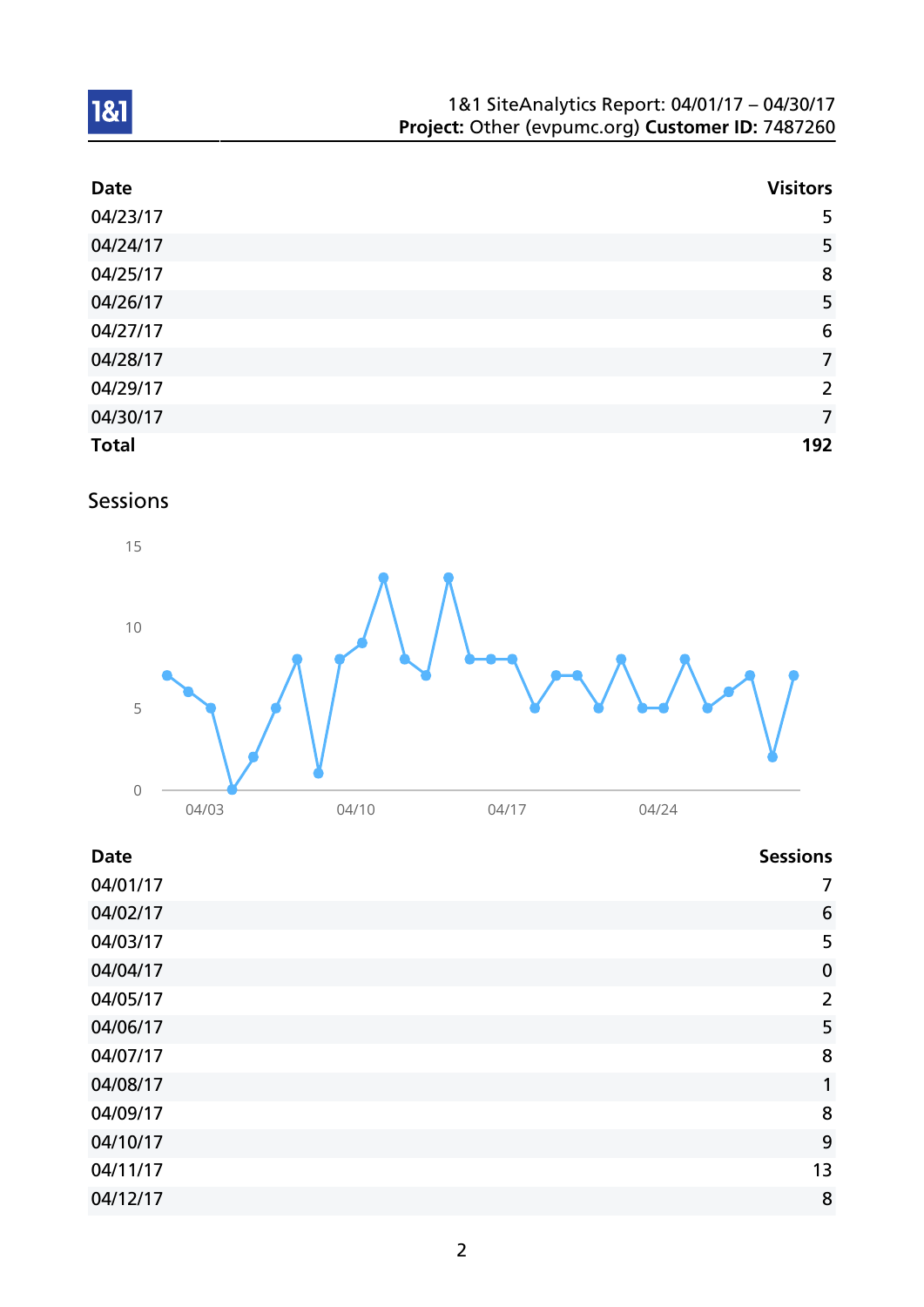#### 1&1 SiteAnalytics Report: 04/01/17 – 04/30/17 Project: Other (evpumc.org) Customer ID: 7487260

| <b>Date</b>  | <b>Sessions</b> |
|--------------|-----------------|
| 04/13/17     | $\overline{7}$  |
| 04/14/17     | 13              |
| 04/15/17     | 8               |
| 04/16/17     | 8               |
| 04/17/17     | 8               |
| 04/18/17     | 5               |
| 04/19/17     | $\overline{7}$  |
| 04/20/17     | $\overline{7}$  |
| 04/21/17     | 5               |
| 04/22/17     | 8               |
| 04/23/17     | 5               |
| 04/24/17     | 5               |
| 04/25/17     | 8               |
| 04/26/17     | 5               |
| 04/27/17     | $6\,$           |
| 04/28/17     | $\overline{7}$  |
| 04/29/17     | $\overline{2}$  |
| 04/30/17     | $\overline{7}$  |
| <b>Total</b> | 193             |

## Search Engine Robots



| <b>Search Engine Robots</b> | <b>Sessions</b> | Percentage |
|-----------------------------|-----------------|------------|
| bingbot/2.0                 | 220             | 26.67%     |
| YandexBot/3.0               | 190             | 23.03%     |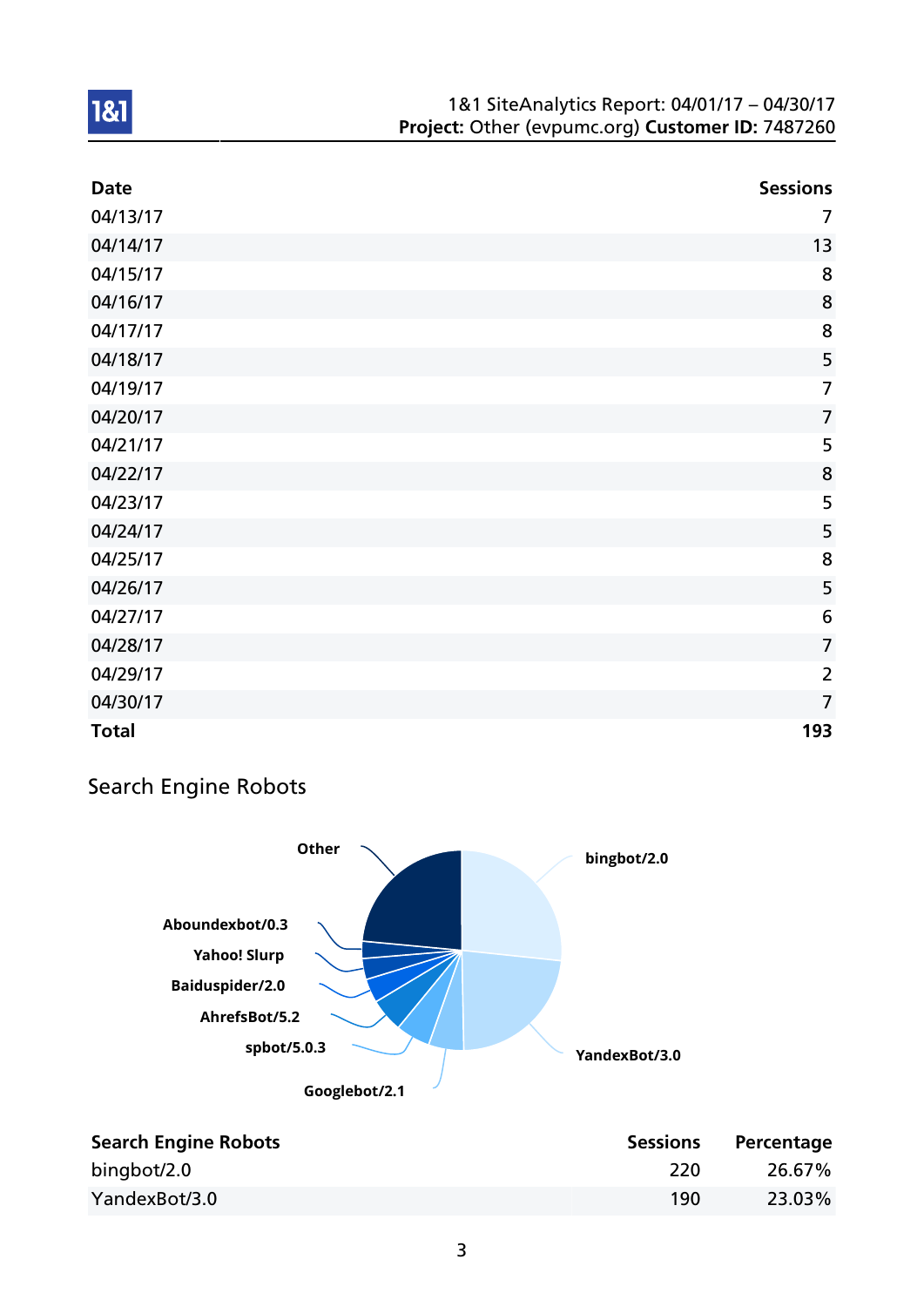#### 1&1 SiteAnalytics Report: 04/01/17 – 04/30/17 Project: Other (evpumc.org) Customer ID: 7487260

| <b>Search Engine Robots</b>   | <b>Sessions</b> | Percentage |
|-------------------------------|-----------------|------------|
| Googlebot/2.1                 | 47              | 5.70%      |
| spbot/5.0.3                   | 46              | 5.58%      |
| AhrefsBot/5.2                 | 45              | 5.45%      |
| Baiduspider/2.0               | 32              | 3.88%      |
| Yahoo! Slurp                  | 28              | 3.39%      |
| Aboundexbot/0.3               | 23              | 2.79%      |
| MegaIndex.ru/2.0              | 23              | 2.79%      |
| DotBot/1.1                    | 20              | 2.42%      |
| <b>SEOkicks-Robot</b>         | 16              | 1.94%      |
| Googlebot-Mobile              | 15              | 1.82%      |
| msnbot-media/1.1              | 15              | 1.82%      |
| MJ12bot/v1.4.7                | 13              | 1.58%      |
| Dataprovider                  | 11              | 1.33%      |
| <b>MixrankBot</b>             | 11              | 1.33%      |
| MJ12bot/v1.4.8                | 10              | 1.21%      |
| SeznamBot/3.2                 | 10              | 1.21%      |
| ips-agent                     | 10              | 1.21%      |
| SafeDNSBot                    | 5               | 0.61%      |
| WikiDo/1.1                    | 5               | 0.61%      |
| Exabot/3.0                    | 4               | 0.48%      |
| Google favicon                | 4               | 0.48%      |
| Sogou web spider/4.0          | 4               | 0.48%      |
| YandexMobileBot/3.0           | 3               | 0.36%      |
| DuckDuckGo-Favicons-Bot/1.0   | 2               | 0.24%      |
| GoogleWebLight                | $\overline{2}$  | 0.24%      |
| SurveyBot/2.3                 | $\overline{2}$  | 0.24%      |
| Uptimebot/1.0                 | $\overline{2}$  | 0.24%      |
| virustotalcloud               | $\overline{2}$  | 0.24%      |
| BingPreview/1.0b              | 1               | 0.12%      |
| CCBot/2.0                     | 1               | 0.12%      |
| CrazyWebCrawler-Spider 0.9.10 | 1               | 0.12%      |
| Mnogosearch-3.1.21            | 1               | 0.12%      |
| Prerender                     | 1               | 0.12%      |
| <b>Total</b>                  | 825             | 100.00%    |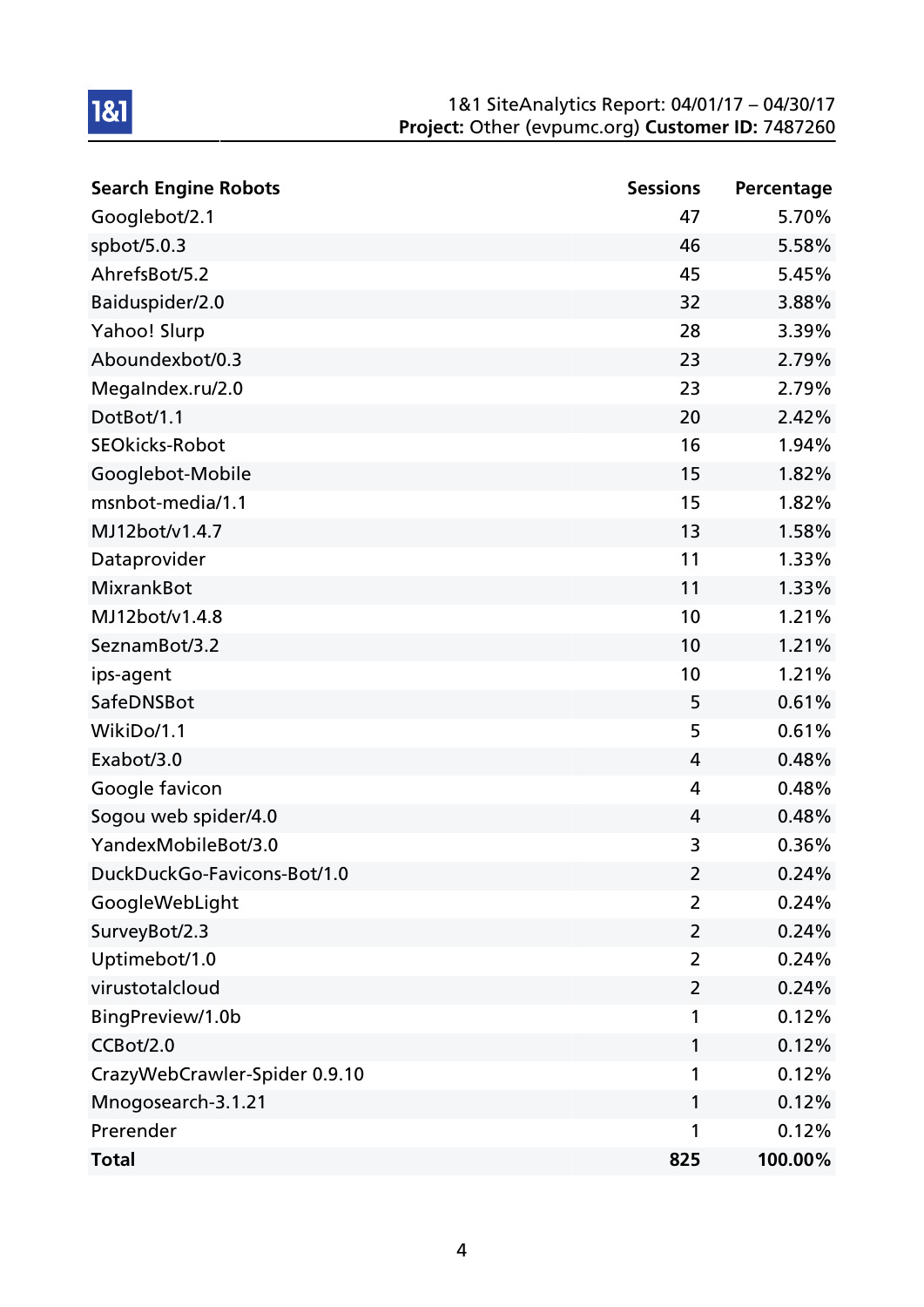# Page Analysis Most Frequently Visited Pages

181



| <b>Pages</b>             | <b>Sessions</b> | Percentage |
|--------------------------|-----------------|------------|
| /Default.htm             | 219             | 50.93%     |
| /NewsLetterIdx.htm       | 29              | 6.74%      |
| /Elim.htm                | 25              | 5.81%      |
| /Sermons.htm             | 24              | 5.58%      |
| /Calendar.htm            | 19              | 4.42%      |
| /Announce.htm            | 18              | 4.19%      |
| <b>Morship.htm</b>       | 14              | 3.26%      |
| /web_links.htm           | 12              | 2.79%      |
| /St_Johns.htm            | 11              | 2.56%      |
| /Stats.htm               | 10              | 2.33%      |
| /Believe.htm             | 9               | 2.09%      |
| /M-Statement.htm         | 9               | 2.09%      |
| /Elim-HISTORY.htm        | 4               | 0.93%      |
| /missions.htm            | 4               | 0.93%      |
| /Elim_M-Statement.htm    | 3               | 0.70%      |
| /StJohns_M-Statement.htm | 3               | 0.70%      |
| /St_Johns-HISTORY.htm    | 3               | 0.70%      |
| /valley_views0813.htm    | 3               | 0.70%      |
| /valley_views0913.htm    | 3               | 0.70%      |
| /valley_views1013.htm    | 3               | 0.70%      |
| /valley_views1113.htm    | 3               | 0.70%      |
| /CalendarOld.htm         | 2               | 0.47%      |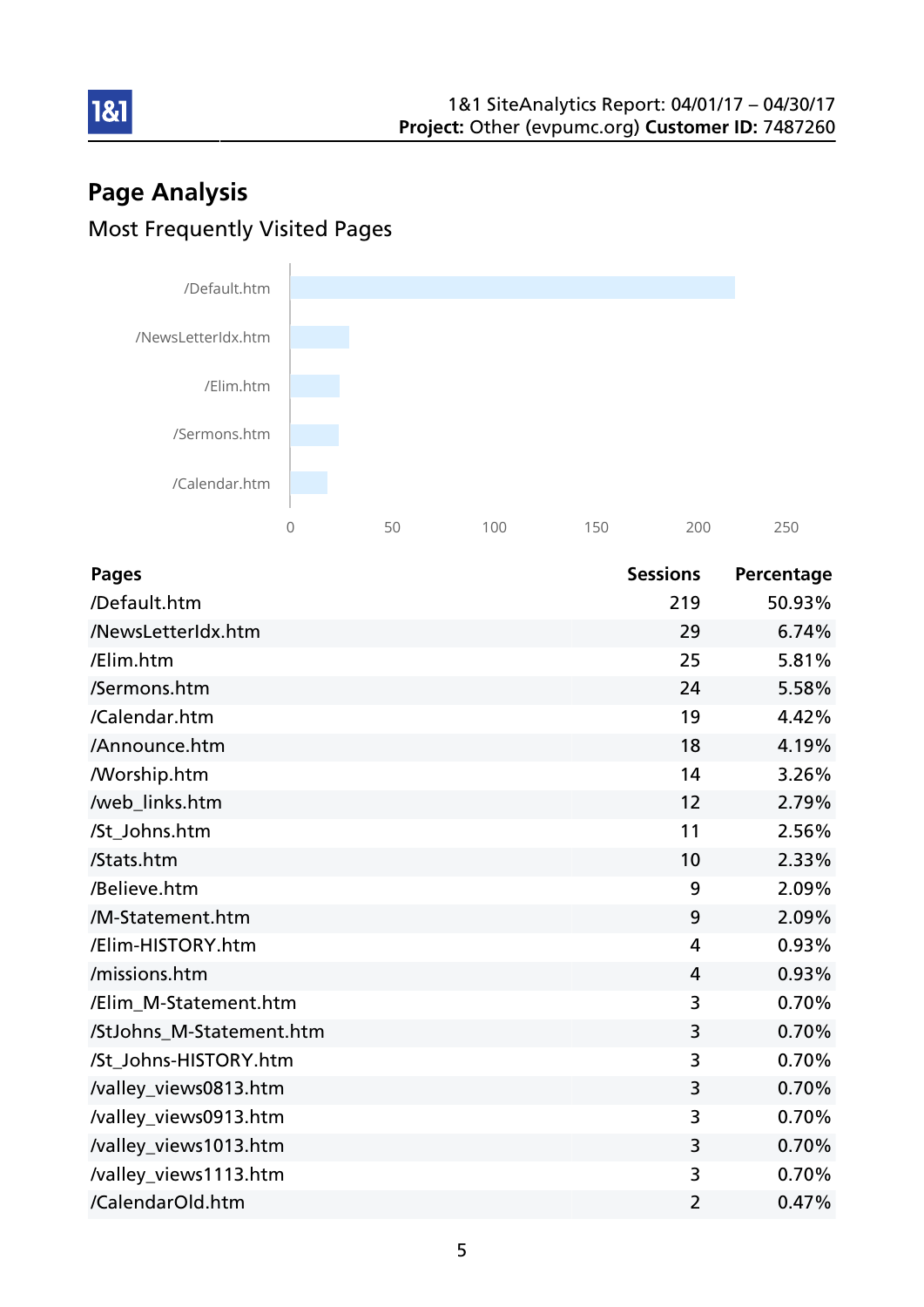

## Referring Pages



| <b>Pages</b>                                  | <b>Sessions</b> |
|-----------------------------------------------|-----------------|
| https://www.google.com/                       | 6               |
| http://pizza-tycoon.com/                      | 5               |
| http://burger-imperia.com/                    | 3               |
| http://www.google.com/url                     | $\mathcal{L}$   |
| http://www.umc.org/find-a-church/church/22258 | $\mathcal{L}$   |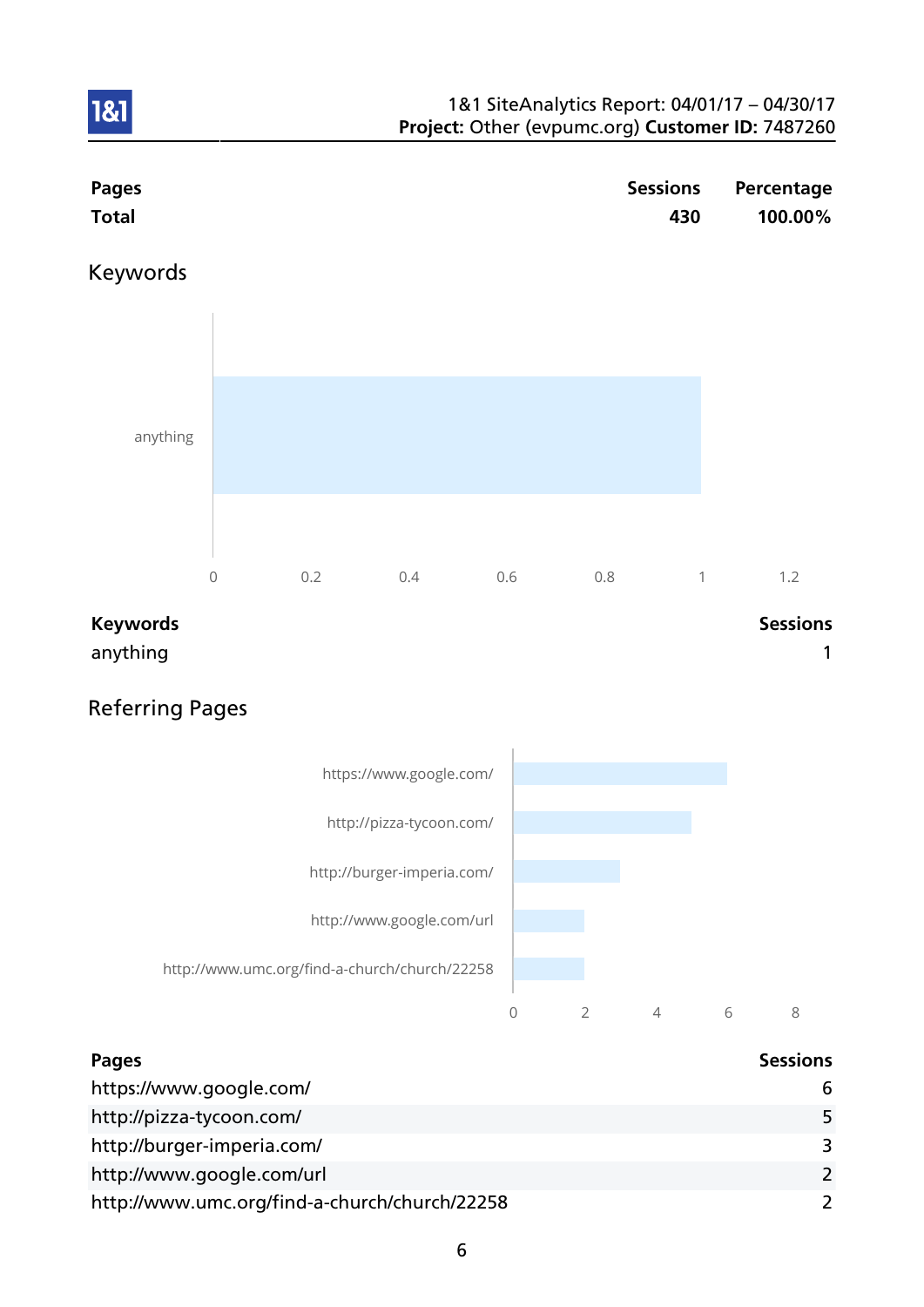

| <b>Pages</b>                                                                                                                                                                                                                      | <b>Sessions</b> |
|-----------------------------------------------------------------------------------------------------------------------------------------------------------------------------------------------------------------------------------|-----------------|
| http://yandex.ru/clck/jsredir                                                                                                                                                                                                     | $\overline{2}$  |
| https://search.yahoo.com/                                                                                                                                                                                                         | $\overline{2}$  |
| https://www.bing.com/                                                                                                                                                                                                             | $\overline{2}$  |
| www.yahoo.com                                                                                                                                                                                                                     | $\overline{2}$  |
| evpumc.org                                                                                                                                                                                                                        | 1               |
| http://bit.ly/2pFoVOk                                                                                                                                                                                                             | 1               |
| http://google.com                                                                                                                                                                                                                 | 1               |
| http://hundejo.com/                                                                                                                                                                                                               | 1               |
| http://hvd-store.com/                                                                                                                                                                                                             | 1               |
| http://m.baidu.com/s                                                                                                                                                                                                              | 1               |
| http://ow.ly/KWDW30aTvIW                                                                                                                                                                                                          | 1               |
| http://pizza-imperia.com/                                                                                                                                                                                                         | 1               |
| http://r.search.yahoo.com/_ylt=A0LEVw2cWf1Y82gAkpBx.9w4;_ylu=X<br>3oDMTE0bGhyaDE4BGNvbG8DYmYxBHBvcwMxBHZ0aWQDVUkyRkJU<br>M18xBHNlYwNzcg--/RV=2/RE=1493027356/RO=10/RU=http://evpumc.o<br>rg//RK=0/RS=KrnW_oMHeWLKnMpOeglBpy.PniY- | 1               |
| http://r.search.yahoo.com/_ylt=AwrSbDxRzwVZzI8Aii9x.9w4;_ylu=X3o<br>DMTE0bjZkdG9iBGNvbG8DZ3ExBHBvcwMxBHZ0aWQDVUkyRkJUM18<br>xBHNIYwNzcg--/RV=2/RE=1493581777/RO=10/RU=http://evpumc.org//R<br>K=0/RS=3XNPBeaZr0pu_EHJ.6C2FH1AVQ0- | 1               |
| http://www.bing.com                                                                                                                                                                                                               | 1               |
| http://www.google.com.my/search                                                                                                                                                                                                   | 1               |
| http://www.google.com/                                                                                                                                                                                                            | 1               |
| http://www.susumc.org/index.php/lewisburg                                                                                                                                                                                         | 1               |
| http://www.usatoday.com/search/results                                                                                                                                                                                            | 1               |
| https://www.facebook.com/check_tag                                                                                                                                                                                                | 1               |
| https://www.google.ca/                                                                                                                                                                                                            | 1               |
| www.bing.com                                                                                                                                                                                                                      | 1               |
| www.google.com                                                                                                                                                                                                                    | 1               |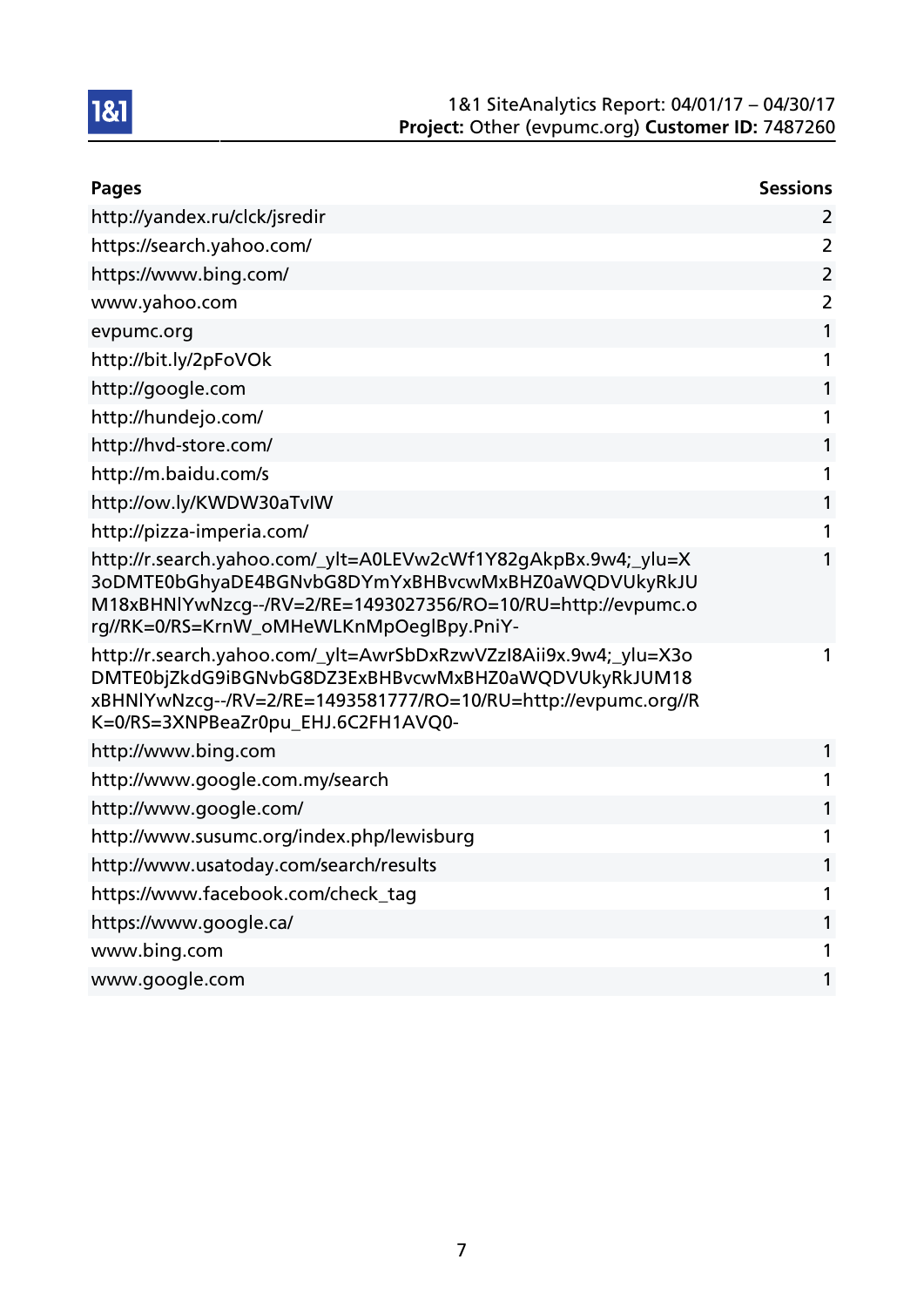

## Browsers & Systems

Browsers

1&1



**Chrome**

| <b>Browsers</b>         | <b>Sessions</b> | Percentage |
|-------------------------|-----------------|------------|
| Firefox                 | 65              | 33.68%     |
| Chrome                  | 64              | 33.16%     |
| IE                      | 24              | 12.44%     |
| <b>Chrome Mobile</b>    | 6               | 3.11%      |
| Microsoft Edge          | 5               | 2.59%      |
| Opera                   | 5               | 2.59%      |
| Safari mobile           | 5               | 2.59%      |
| Safari                  | $\overline{2}$  | 1.04%      |
| Android browser         | 1               | 0.52%      |
| Go http package         | 1               | 0.52%      |
| Java                    | 1               | 0.52%      |
| PhantomJS               | 1               | 0.52%      |
| Python-requests         | 1               | 0.52%      |
| Could not be identified | 12              | 6.22%      |
| <b>Total</b>            | 193             | 100.00%    |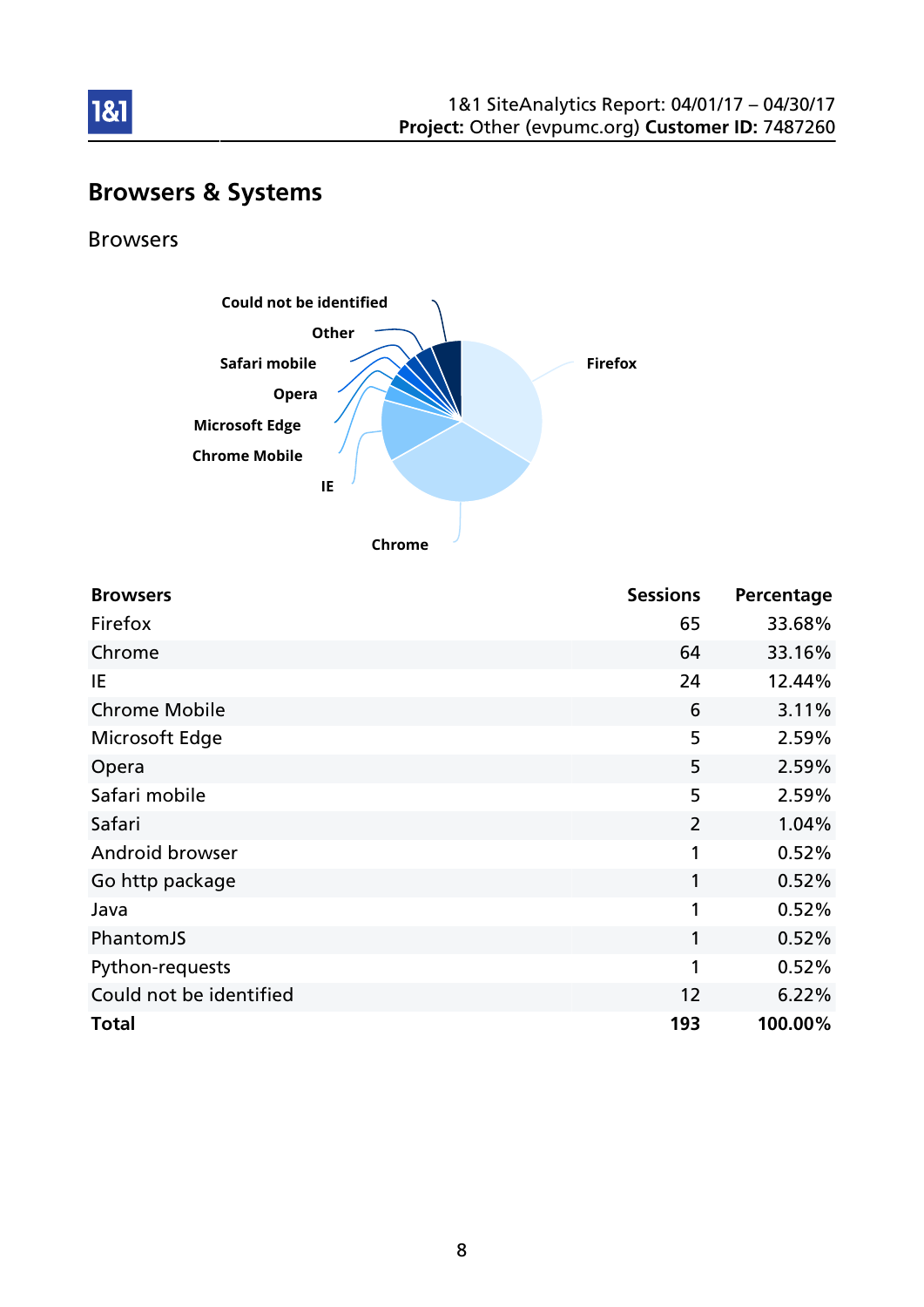

## Operating Systems



| <b>Operating Systems</b> | <b>Sessions</b> | Percentage |
|--------------------------|-----------------|------------|
| Windows                  | 135             | 69.95%     |
| Linux                    | 23              | 11.92%     |
| iOS                      | 9               | 4.66%      |
| OS X                     | 8               | 4.15%      |
| Android                  | 3               | 1.55%      |
| <b>JVM</b>               | 1               | 0.52%      |
| <b>Solaris</b>           | 1               | 0.52%      |
| Could not be identified  | 13              | 6.74%      |
| <b>Total</b>             | 193             | 100.00%    |

# Visitor Locations

| Countries             |                 |            |
|-----------------------|-----------------|------------|
| <b>Countries</b>      | <b>Sessions</b> | Percentage |
| <b>United States</b>  | 84              | 43.52%     |
| Germany               | 13              | 6.74%      |
| Ukraine               | 8               | 4.15%      |
| Ireland               | 7               | 3.63%      |
| China                 | 6               | 3.11%      |
| France                | 6               | 3.11%      |
| Poland                | 6               | 3.11%      |
| <b>United Kingdom</b> | 5               | 2.59%      |
| Russia                | 5               | 2.59%      |
| Canada                | 4               | 2.07%      |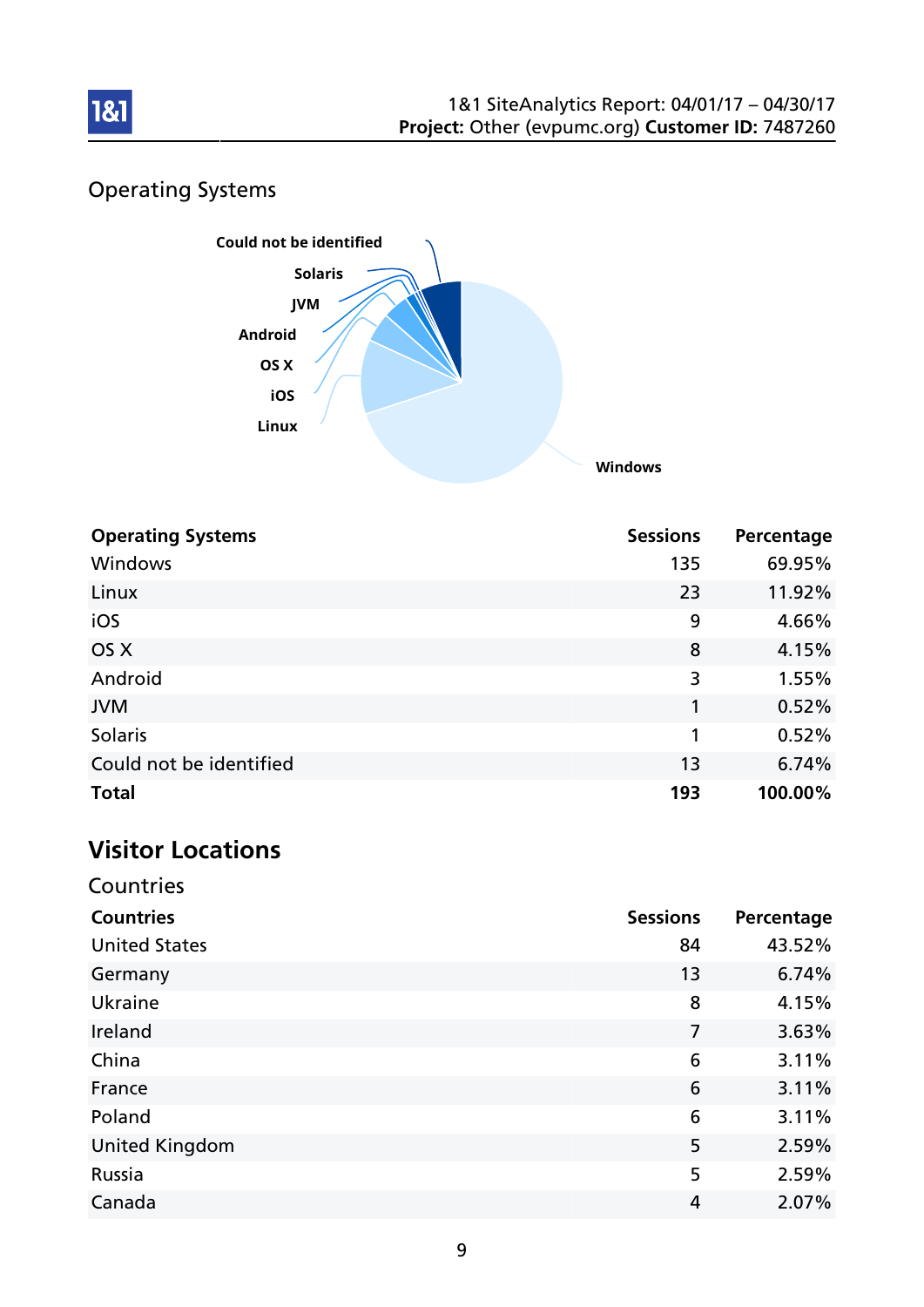#### 1&1 SiteAnalytics Report: 04/01/17 – 04/30/17 Project: Other (evpumc.org) Customer ID: 7487260

| <b>Countries</b>        | <b>Sessions</b> | Percentage |
|-------------------------|-----------------|------------|
| Philippines             | 4               | 2.07%      |
| <b>Brazil</b>           | 3               | 1.55%      |
| India                   | 3               | 1.55%      |
| <b>Netherlands</b>      | 3               | 1.55%      |
| Romania                 | $\overline{2}$  | 1.04%      |
| Turkey                  | $\overline{2}$  | 1.04%      |
| South Africa            | $\overline{2}$  | 1.04%      |
| Argentina               | 1               | 0.52%      |
| Azerbaijan              | 1               | 0.52%      |
| Bangladesh              | 1               | 0.52%      |
| <b>Czech Republic</b>   | 1               | 0.52%      |
| Algeria                 | 1               | 0.52%      |
| Spain                   | 1               | 0.52%      |
| Finland                 | $\mathbf{1}$    | 0.52%      |
| Ghana                   | 1               | 0.52%      |
| <b>Hong Kong</b>        | 1               | 0.52%      |
| Israel                  | 1               | 0.52%      |
| Italy                   | 1               | 0.52%      |
| South Korea             | 1               | 0.52%      |
| Latvia                  | 1               | 0.52%      |
| Nigeria                 | 1               | 0.52%      |
| Pakistan                | 1               | 0.52%      |
| Singapore               | 1               | 0.52%      |
| Taiwan                  | 1               | 0.52%      |
| Could not be identified | 1 <sub>3</sub>  | 6.74%      |
| <b>Total</b>            | 193             | 100.00%    |

## **Continents**

| <b>Continents</b>       | <b>Sessions</b> | Percentage |
|-------------------------|-----------------|------------|
| <b>North America</b>    | 88              | 45.60%     |
| Europe                  | 60              | 31.09%     |
| Asia                    | 23              | 11.92%     |
| Africa                  | 5               | 2.59%      |
| South America           | 4               | 2.07%      |
| Could not be identified | 13              | 6.74%      |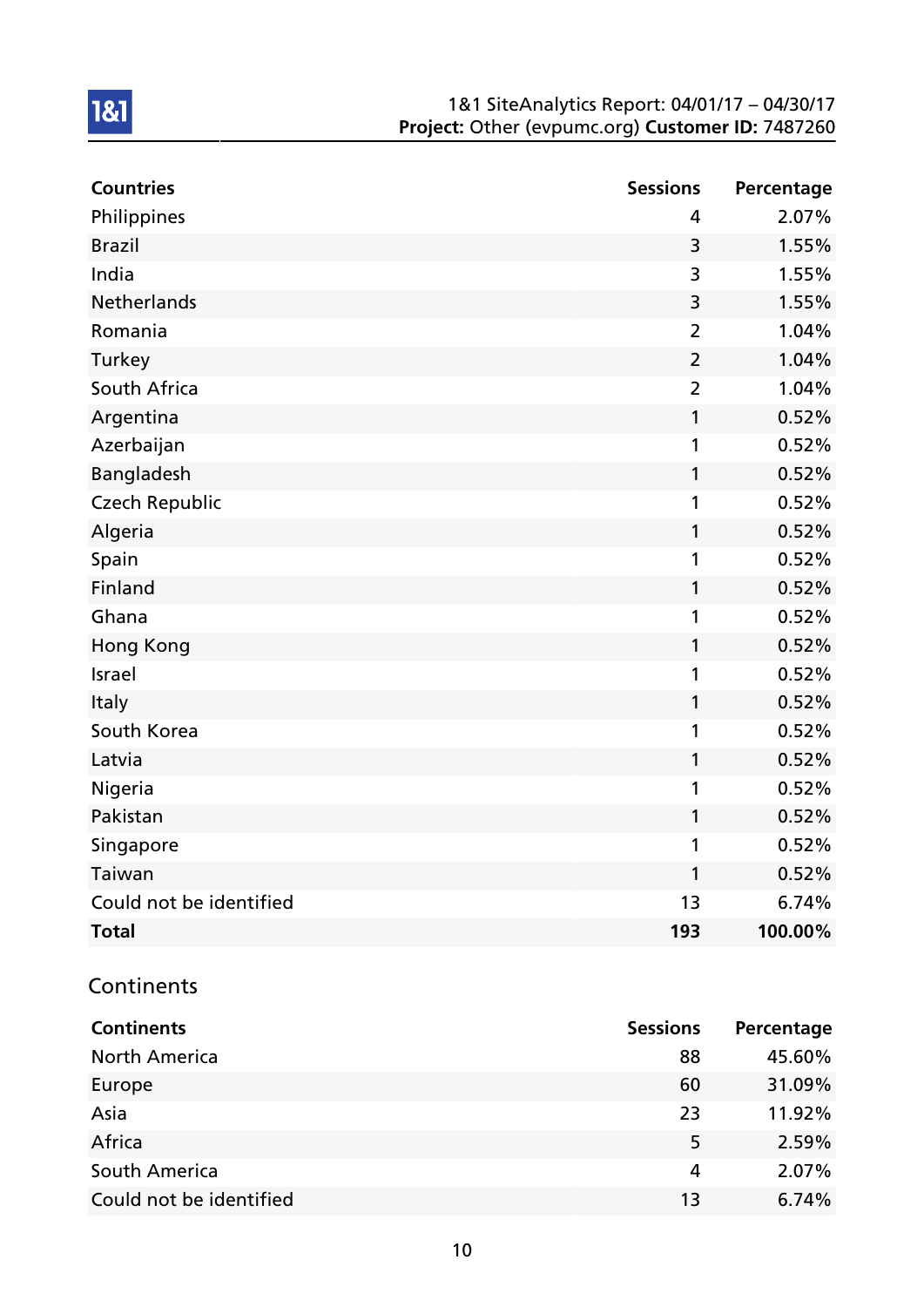

**1&1** 

Continents **Sessions** Percentage Total 193 100.00%

## Information about the evaluations

## Visitors

This evaluation shows how many visitors accessed your website. Visitors are uniquely identified on the basis of the IP address and the browser ID. If a visitor goes to your website more than once a day, only one visitor is counted.

#### Sessions

This evaluation shows the number of sessions. A session starts when a visitor accesses your website and ends when he or she leaves it. A session ends automatically after 30 minutes without activity. If a visitor goes to your website more than once a day, multiple sessions are counted.

## Search Engine Robots

This evaluation shows which search engine robots have accessed the pages of your website. Search engine robots automatically search the content of websites in order to keep search engine entries up to date.

## Most Frequently Visited Pages

This evaluation shows which pages of your website were visited most often.

## Keywords

This evaluations shows the keywords with which your website was most commonly found in search engines.

## Referring Pages

This evaluation shows the websites from which visitors were transferred to your website.

#### Browsers

This evaluation shows which browsers visitors used to access your website. This way, you know which browsers to optimize your website for, for example.

## Operating Systems

This evaluation shows which operating systems visitors used to access your website. This way, you know which operating systems are most popular with your visitors, for example, and you can optimize your website for these operating systems.